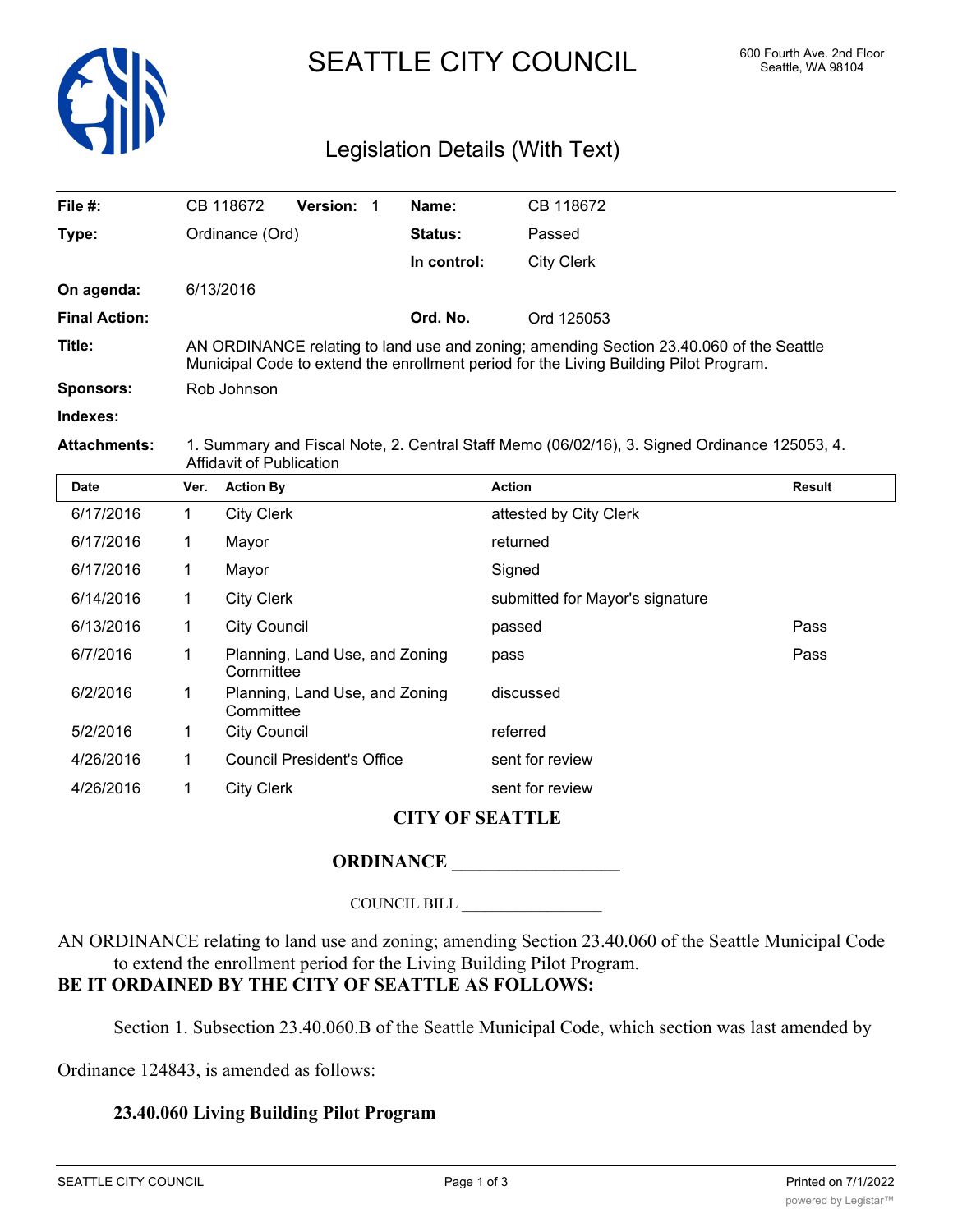**\* \* \***

B. Project qualification

1. Eligible projects. Only projects that are eligible for design review under Section 23.41.004 and located outside of the shoreline jurisdiction may qualify for the Living Building Pilot Program.

2. Enrollment period. The enrollment period for the Living Building Pilot Program expires on the earlier of June 30, ((2016)) 2017, or when applications for 12 projects have been submitted for a Master Use Permit.

\* \* \*

Section 2. This ordinance shall take effect and be in force 30 days after its approval by the Mayor, but if not approved and returned by the Mayor within ten days after presentation, it shall take effect as provided by Seattle Municipal Code Section 1.04.020.

Passed by the City Council the \_\_\_\_\_\_\_ day of \_\_\_\_\_\_\_\_\_\_\_\_\_\_\_\_\_\_\_\_\_\_\_\_, 2016, and signed by

me in open session in authentication of its passage this day of  $\qquad \qquad$ , 2016.

President \_\_\_\_\_\_\_\_\_\_\_\_ of the City Council

Approved by me this day of the case of the case of the case of the case of the case of the case of the case of the case of the case of the case of the case of the case of the case of the case of the case of the case of the

Edward B. Murray, Mayor

Filed by me this day of 3016.